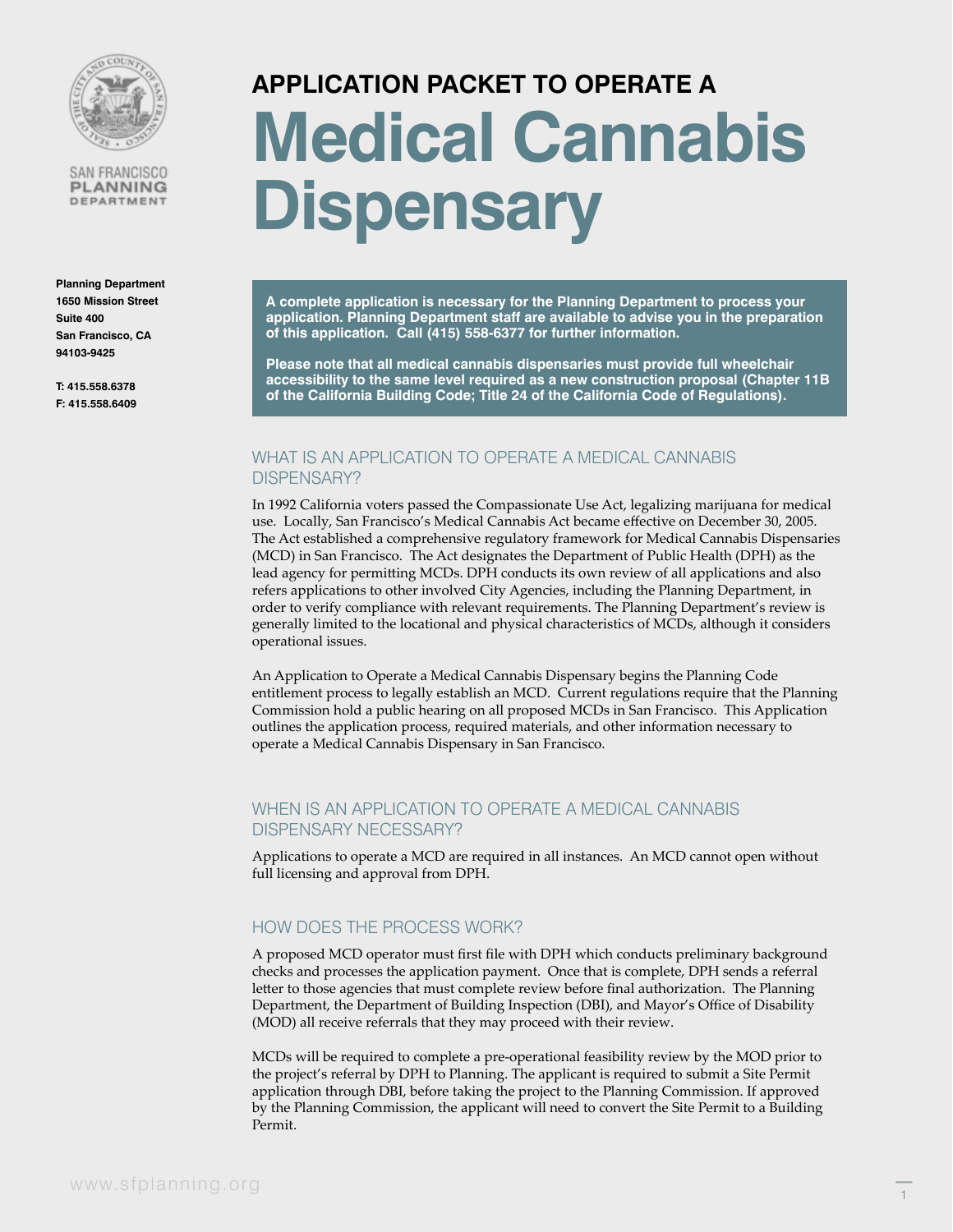**To start the process with the Planning Department, there are two concurrent steps:**

**A) An applicant must submit architectural drawings (2 sets) and a Site Permit application to DBI, located at 1660 Mission Street. B) An applicant must file an entitlement application with the Planning Department, which is the submission of this completed Application to Operate a Medical Cannabis Dispensary, plus required materials and fees.** 

The application and permit will be assigned to a planner on a specific Quadrant Team, dependent upon the location of the subject property. The assigned planner will review the application and once it is deemed complete, will schedule the proposed MCD for a public hearing at the Planning Commission. Prior to the Planning Commission hearing, a 30-day notification must be conducted to all owners and occupants of properties located within 300 feet from the subject property, regardless if this is reviewed by the Commission as a Mandatory Discretionary Review or a Conditonal Use. At the public hearing, the Commission will review all materials, listen to public testimony, and make a formal decision.

After this process is completed, and if the project is approved, the Department will release the application to the other City Agencies for review. DBI ensures final review for MOD requirements and the permitting and licensing is overseen by DPH.

### WHO MAY APPLY TO OPERATE A MEDICAL CANNABIS DISPENSARY?

Applications must be completed by the owner of the property or an authorized agent of the owner.

### INSTRUCTIONS ON APPLICATION **SUBMISSION**

Please provide the following materials with this application:

- **Department of Public Health Application:** Prior to filing the Application to Operate a Medical Cannabis Dispensary, the applicant must provide evidence of having successfully submitted an application with the San Francisco Department of Public Health. Please submit this evidence as part of your Application to Operate a Medical Cannabis Dispensary.
- **Architectural Drawings:** The application must be accompanied by architectural drawings sufficient for proper determination of the case and meeting the minimum standards for architectural drawings as established by the San Francisco Department of Building Inspection.

In most cases a **plot plan** will be required, accurately showing existing and proposed structures on both the subject property and on immediately adjoining properties, open spaces, driveways, parking areas, trees, and land contours where relevant. Because the size or use of floor areas is material to the case, **floor plans** will also be required. Drawings of building **elevations** must be provided in most cases. Any **landscaping** should be clearly shown on the plans, calling out species type. Note that DPH has specific sign requirements for Medical Cannabis Dispensaries.

A north arrow and scale shall be shown on each plan, and unless an exception is specifically granted by the Zoning Administrator the scale shall be not less than  $1'' = 20'$  for plot plans,  $1/8'' = 1' 0''$  for floor plans, and  $1/4" = 1' 0"$  for plans showing layout of parking and loading. Planning Department staff are available to advise you regarding the required architectural drawings.

- **300 Foot Radius Map and Address List:** See instructions on page 3. This list must include mailing information for property owners and occupants within 300 feet of the property.
- **Photographs:** The application must be accompanied by unmounted photographs, large enough to show the nature of the property but not over 11 X 17 inches. The photographs should show the subject block face and the opposite block face.

All architectural drawings and other materials, including photographs, submitted with this application will be retained as part of the permanent public record for this case.

- **Authorization:** If the applicant in this case is the authorized agent of the property owner, rather than the owner, a letter signed by the owner and creating or acknowledging that agency must be included.
- **CEQA Review:** The California Environmental Quality Act (CEQA) and Chapter 31 of the San Francisco Administrative Code implementing that act may require an Environmental Evaluation before the application may be considered. Please consult the Planning Department staff to determine if an Environmental Evaluation application must be submitted with this application. A separate fee is required for environmental review.
- **Fees**: Please refer to the Planning Department Fee Schedule available at **www.sfplanning.org** or at the Planning Information Center (PIC) located at 1660 Mission Street, First Floor, San Francisco. For questions related to the Fee Schedule, please call the PIC at (415) 558-6377. Time and materials charges will be added if staff costs exceed the initial fee.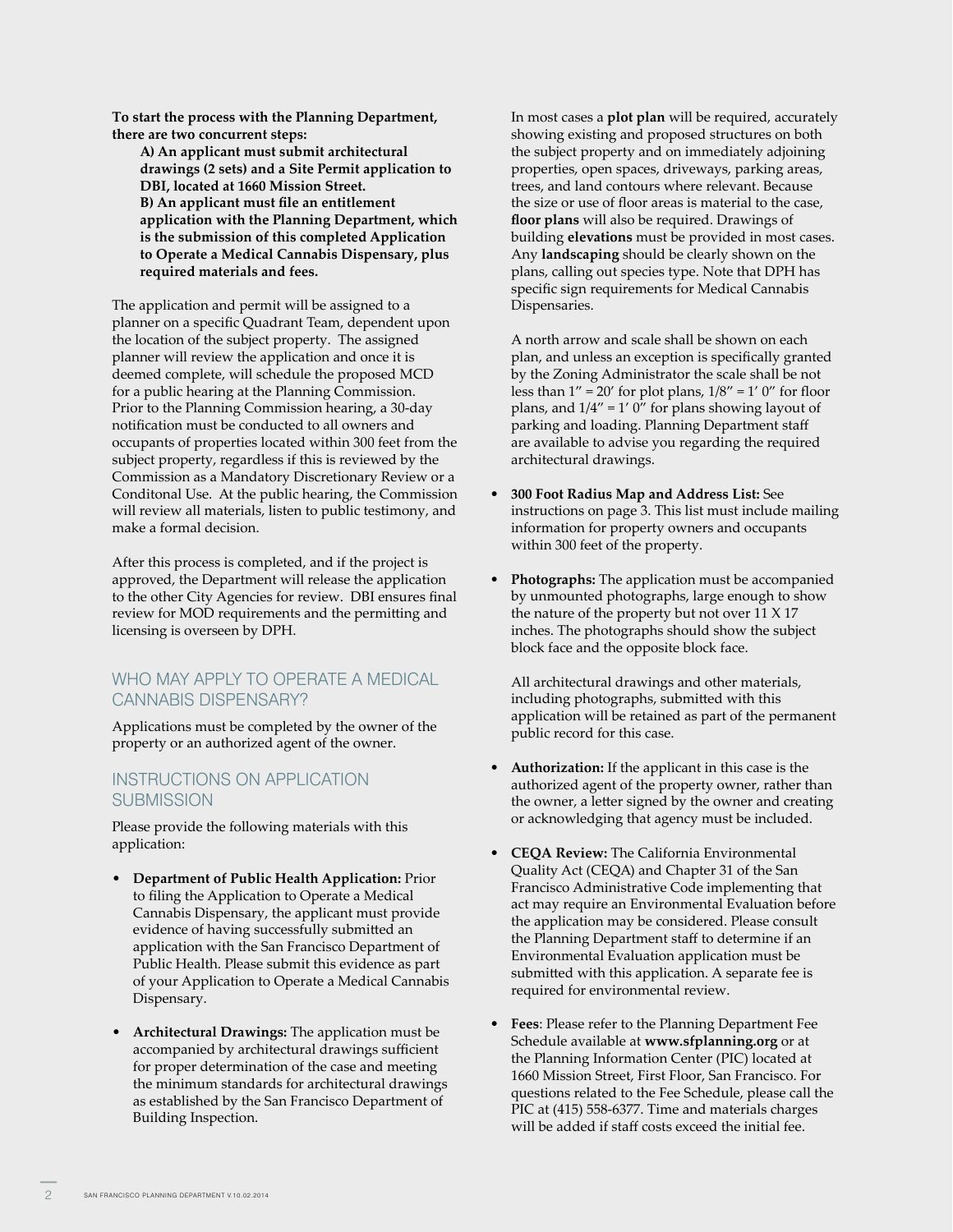### **Planning Commission Hearing Material:**

This timeline includes a deadline for project sponsors to submit material to staff to be included in the Commission packet. If the Sponsor does not submit the necessary material by the deadline, the project will be continued to a later hearing date.

- Three weeks prior to hearing: Project Sponsor submits draft project graphics (plans, renderings etc) to project planner.
- Two weeks prior to hearing: Project planner submits Draft staff report (must include draft attachments) to Team Leader for review.
- Two weeks prior to hearing: Deadline for submittal of all sponsor material and public comment to be included in Commission packets
- One week prior to hearing: Project planner delivers complete Commission packets to the Commission Secretary.

**To start your Medical Cannabis Dispensary application process (either as a Mandatory Discretionary Review or Conditional Use)**, there are two steps:

A) submit a Site Permit application (including 2 sets of architectural drawings) with DBI at the Central Permit Bureau, 1660 Mission St, 1st floor; and B) submit this completed application with the Planning Department; call (415) 558-6378 in advance to schedule an intake appointment. At your scheduled appointment with a staff planner, please bring your completed application with all required materials.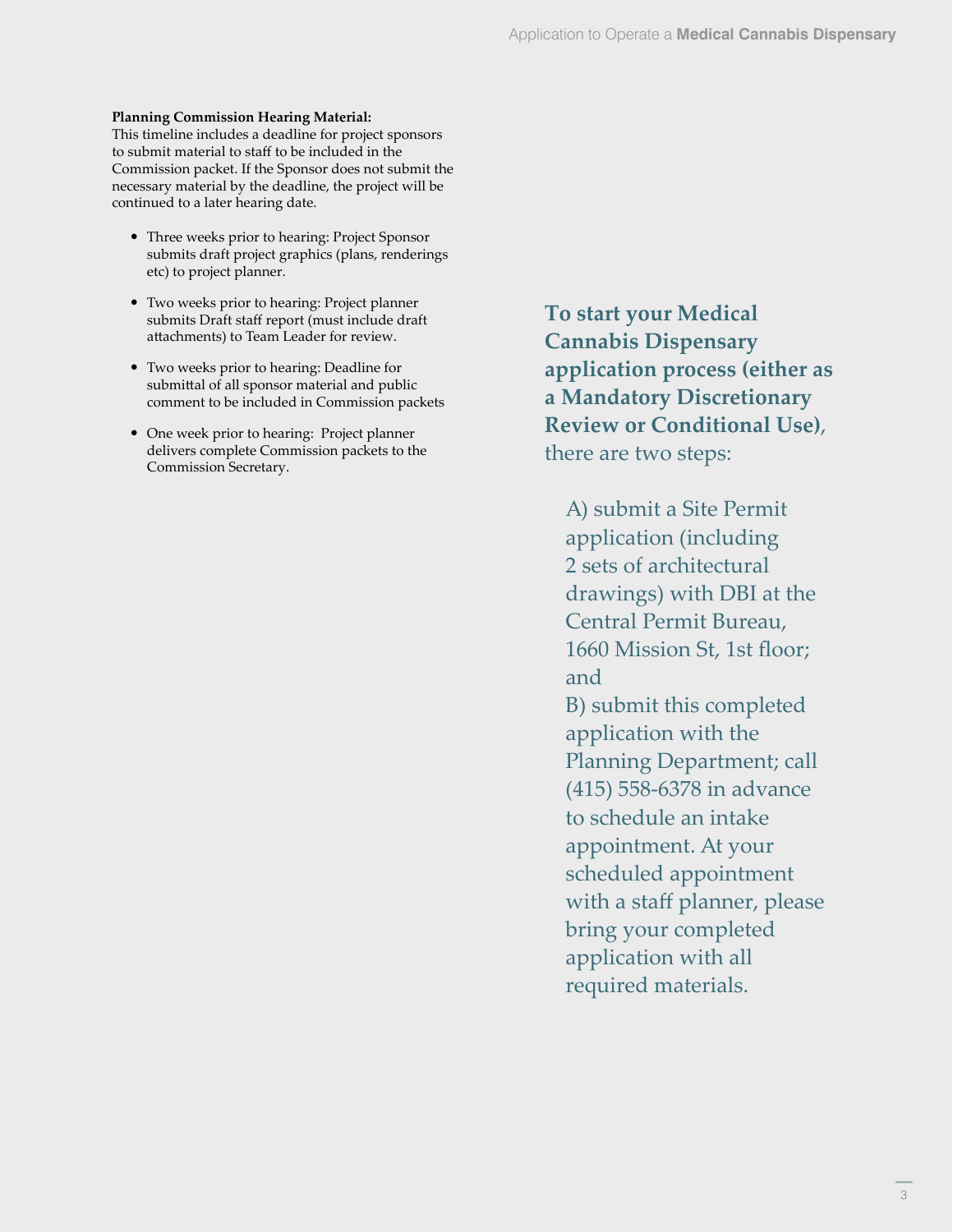## 300-foot Radius Map Instructions

- 1. The map must show all properties within 300-feet of the EXTERIOR boundaries of the property; a 300-foot radius map, drawn to a scale of 1 inch to 50 feet, either the original on TRACING paper or a blueprint copy (no photocopy accepted) is required for submittal with applications under the Planning Code, including variance, reclassification (rezoning), conditional use, and certain subdivision applications.
- 2. Submit two lists of the names and addresses, including the block and lot for each one, of all owners and occupants of properties within 300 feet of the subject property and self-adhering labels with the same data. Provide a digital, mail-merged version of the list as well. The latest Citywide tax roll is available at the Office of the Treasurer and Tax Collector, City Hall Room 140, 1 Dr. Carlton B. Goodlett Pl., San Francisco, CA 94102, for the preparation of this list. The labels will be used to mail notice of the time and place of the public hearing required.

#### **EXAMPLE OF MAILING LABEL**

| Block $# /$ Lot $#$ | #9331 / #07                                    |
|---------------------|------------------------------------------------|
| Name                | <b>JOHN DOE</b>                                |
| Address             | 123 South Street #2<br>San Francisco. CA 94100 |

- 3. If you wish to prepare the materials yourself, block maps may be traced at the office of the Assessor, 81 Dr. Carlton B. Goodlett Place, City Hall, Room 190. The width of the public right-of-way for the streets separating the blocks may be determined at the Department of Public Works, Bureau of Street Use and Mapping, 875 Stevenson Street, Room 460, 554-5810.
- 4. You may, for a fee that varies by firm, have a private drafting service prepare these materials.



**NOTE: THIS EXAMPLE IS NOT TO REQUIRED SCALE**

**The following businesses have indicated that they provide professional notification services. This listing does not constitute an endorsement. Other professionals can also perform this work and can be added to this list upon request.**

**Build CADD** 3515 Santiago Street San Francisco, CA 94116 (415) 759-8710

#### **Javier Solorzano** 3288 - 21st Street #49

San Francisco, CA 94110 (415) 724-5240 *Javier131064@yahoo.com*

**Jerry Brown Designs** 619 - 27th Street, Apt. A Oakland, CA 94612 (415) 810-3703 *jbdsgn328@gmail.com*

**Ted Madison Drafting** P.O. Box 8102 Santa Rosa, CA 95407 (707) 228-8850 tmadison@pacbell.net

#### **Notificationmaps.com**

Barry Dunzer (866) 752-6266 *www.notificationmaps.com*

#### **Radius Services**

1221 Harrison Street #18 San Francisco, CA 94103 (415) 391-4775 *radiusservices@aol.com*

**Notice This** (650) 814-6750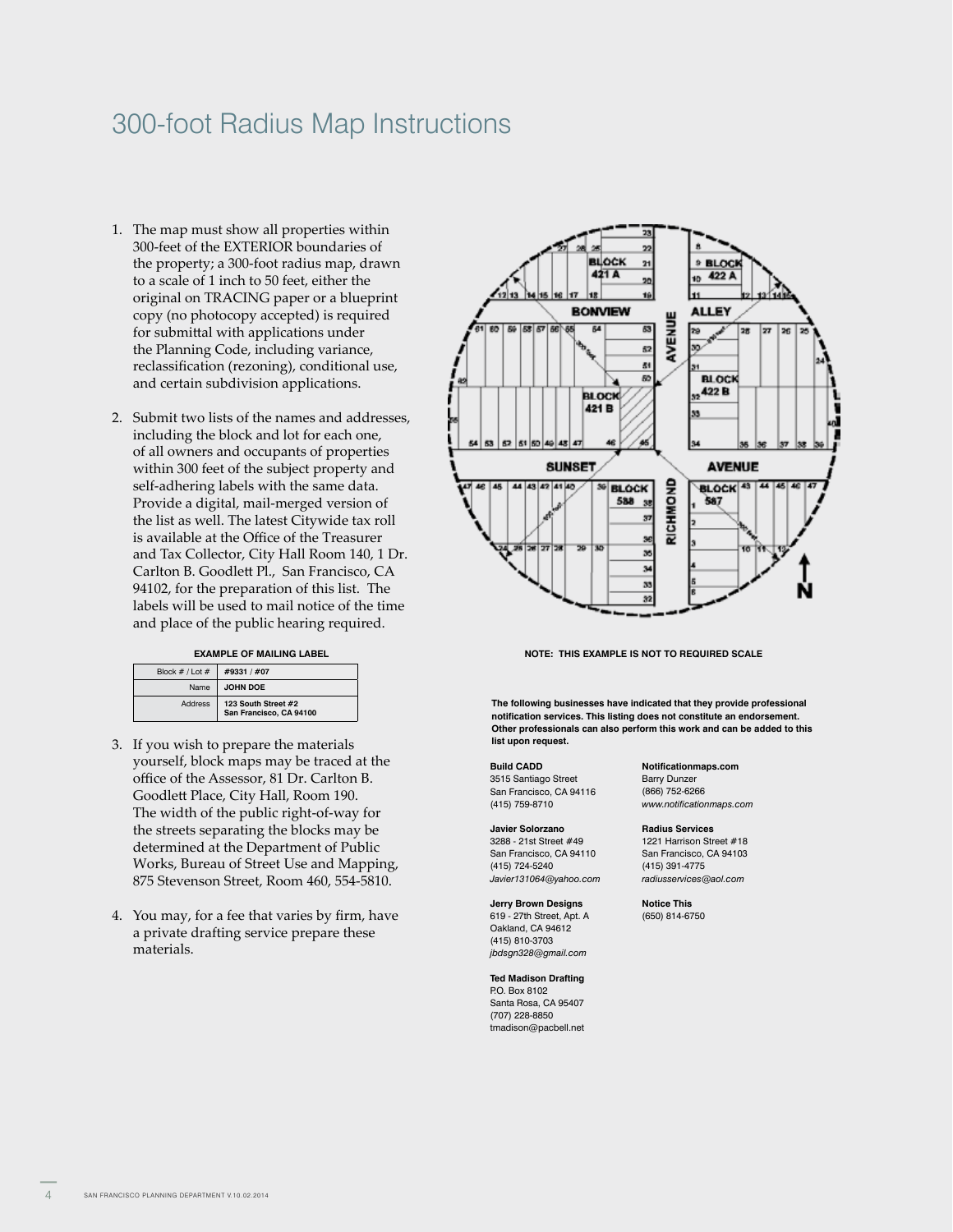## **APPLICATION TO OPERATE A Medical Cannabis Dispensary**

## 1. Owner/Applicant Information

| PROPERTY OWNER'S NAME:      |               |
|-----------------------------|---------------|
|                             |               |
| PROPERTY OWNER'S ADDRESS:   | TELEPHONE:    |
|                             |               |
|                             | EMAIL:        |
|                             |               |
|                             |               |
|                             |               |
| <b>APPLICANT'S NAME:</b>    |               |
|                             | Same as Above |
| <b>APPLICANT'S ADDRESS:</b> | TELEPHONE:    |
|                             |               |

EMAIL:

| CONTACT FOR PROJECT INFORMATION: |               |
|----------------------------------|---------------|
|                                  | Same as Above |
| ADDRESS:                         | TELEPHONE:    |
|                                  |               |
|                                  | EMAIL:        |
|                                  |               |
|                                  |               |

## 2. Location and Dispensary Information

| STREET ADDRESS OF PROJECT:         |  |                               | ZIP CODE:                              |
|------------------------------------|--|-------------------------------|----------------------------------------|
|                                    |  |                               |                                        |
| <b>CROSS STREETS:</b>              |  |                               |                                        |
|                                    |  |                               |                                        |
|                                    |  |                               |                                        |
| ASSESSORS BLOCK/LOT:               |  | <b>ZONING DISTRICT:</b>       |                                        |
|                                    |  |                               |                                        |
|                                    |  |                               |                                        |
| <b>DISPENSARY SQ FT:</b>           |  | SQ FT. ACCESSIBLE TO PATRONS: | FLOOR ON WHICH DISPENSARY IS LOCATED:: |
|                                    |  |                               |                                        |
|                                    |  |                               |                                        |
| PROPOSED BUSINESS NAME (IF KNOWN): |  |                               |                                        |
|                                    |  |                               |                                        |
| PRESENT OR PREVIOUS USE:           |  |                               |                                        |
|                                    |  |                               |                                        |
|                                    |  |                               |                                        |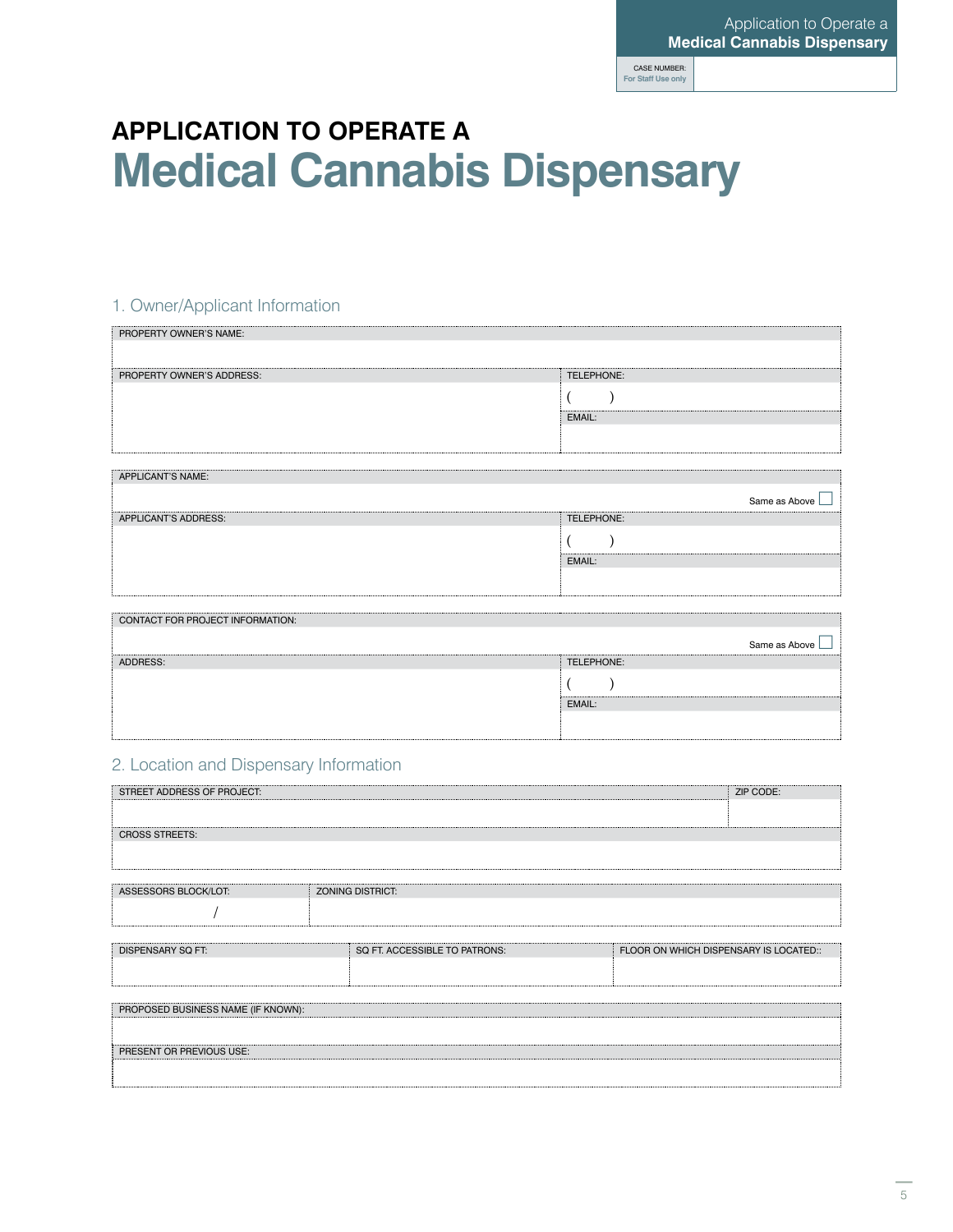## 3. Dispensary Proximity

| PROXIMITY TO SCHOOLS                                                                                                                                                                                                                                                                                                                                                                        | (Initial Below) |
|---------------------------------------------------------------------------------------------------------------------------------------------------------------------------------------------------------------------------------------------------------------------------------------------------------------------------------------------------------------------------------------------|-----------------|
| I have used all reasonable resources available to me, including maps and zoning<br>information made available by the Planning Department and a personal and thorough<br>inspection of the broader vicinity of the subject property and have found that, to the best of<br>my knowledge, the property is not within 1,000 feet of an elementary or secondary school,<br>public or private.   |                 |
| PROXIMITY TO RECREATION BUILDINGS                                                                                                                                                                                                                                                                                                                                                           | (Initial Below) |
| I have used all reasonable resources available to me, including maps and zoning<br>information made available by the Planning Department and a personal and thorough<br>inspection of the broader vicinity of the subject property and have found that, to the best of<br>my knowledge, the property is not within 1,000 feet of a recreation building, as defined in<br>the Planning Code. |                 |
| <b>PROXIMITY TO SUBSTANCE ABUSE TREATMENT FACILITIES</b>                                                                                                                                                                                                                                                                                                                                    | (Initial Below) |
| I have used all reasonable resources available to me, including a personal inspection of<br>the subject property and have found that, to the best of my knowledge, the property does<br>not contain a substance abuse treatment facility.                                                                                                                                                   |                 |

## 4. Dispensary Services

| <b>ON SITE MEDICATING</b>                                                                                                                                                                                                                                                                                                                                                                                                                                                                                                                                                                                                                                  |                                                                          |
|------------------------------------------------------------------------------------------------------------------------------------------------------------------------------------------------------------------------------------------------------------------------------------------------------------------------------------------------------------------------------------------------------------------------------------------------------------------------------------------------------------------------------------------------------------------------------------------------------------------------------------------------------------|--------------------------------------------------------------------------|
| Will you allow patrons or employees to smoke or vaporize medical cannabis, or otherwise<br>medicate with medical cannabis, on the premises?                                                                                                                                                                                                                                                                                                                                                                                                                                                                                                                | <b>NO</b><br><b>YES</b>                                                  |
| <b>MEDICAL CANNABIS EDIBLES</b>                                                                                                                                                                                                                                                                                                                                                                                                                                                                                                                                                                                                                            |                                                                          |
| Will you offer medical cannabis in the form of food or drink or will medical cannabis edibles<br>be produced on-site? If so, please check the appropriate boxes and, if applicable, declare<br>the proposed square footage to be dedicated to on-site production of edibles.<br>(Note that Planning Code standards may prohibit [1] the dedication of more than 1/4 of the total floor area of the dispensary for the<br>production of food and/or [2] the off-site dispensing of any products that are made on-site. Also please note that if food is provided or<br>produced, additional permits will be required from the Department of Public Health.) | <b>NO</b><br><b>YES</b><br>Dispensing<br>Production<br>SQ FT             |
| <b>ON-SITE MEDICAL CANNABIS CULTIVATION</b>                                                                                                                                                                                                                                                                                                                                                                                                                                                                                                                                                                                                                |                                                                          |
| Will any live marijuana plants be kept on the premises for purposes of harvesting medical<br>product? If so, please declare the proposed square footage to be dedicated to growing<br>activities.<br>(Note that additional safety measures may be required. Consult with the Department of Public Health regarding the use and storage<br>of chemicals associated with the growing process and with the Department of Building Inspection regarding associated building safety<br>issues. Also note that the Planning Code may prohibit the use of more than 1/4 of the total area of the dispensary for such purpose.)                                    | <b>NO</b><br><b>YES</b><br>SQ FT                                         |
| <b>OFF-SITE MEDICAL CANNABIS CULTIVATION</b>                                                                                                                                                                                                                                                                                                                                                                                                                                                                                                                                                                                                               |                                                                          |
| Will any medical cannabis distributed on the premises have been grown elsewhere than on<br>the premises? If so, please declare whether medical cannabis cultivation will occur within<br>or outside the City and County of San Francisco.<br>(Note that any off-site growing facility located in San Francisco must be properly permitted under applicable state and local law.)                                                                                                                                                                                                                                                                           | <b>NO</b><br><b>YES</b><br>Within San Francisco<br>Outside San Francisco |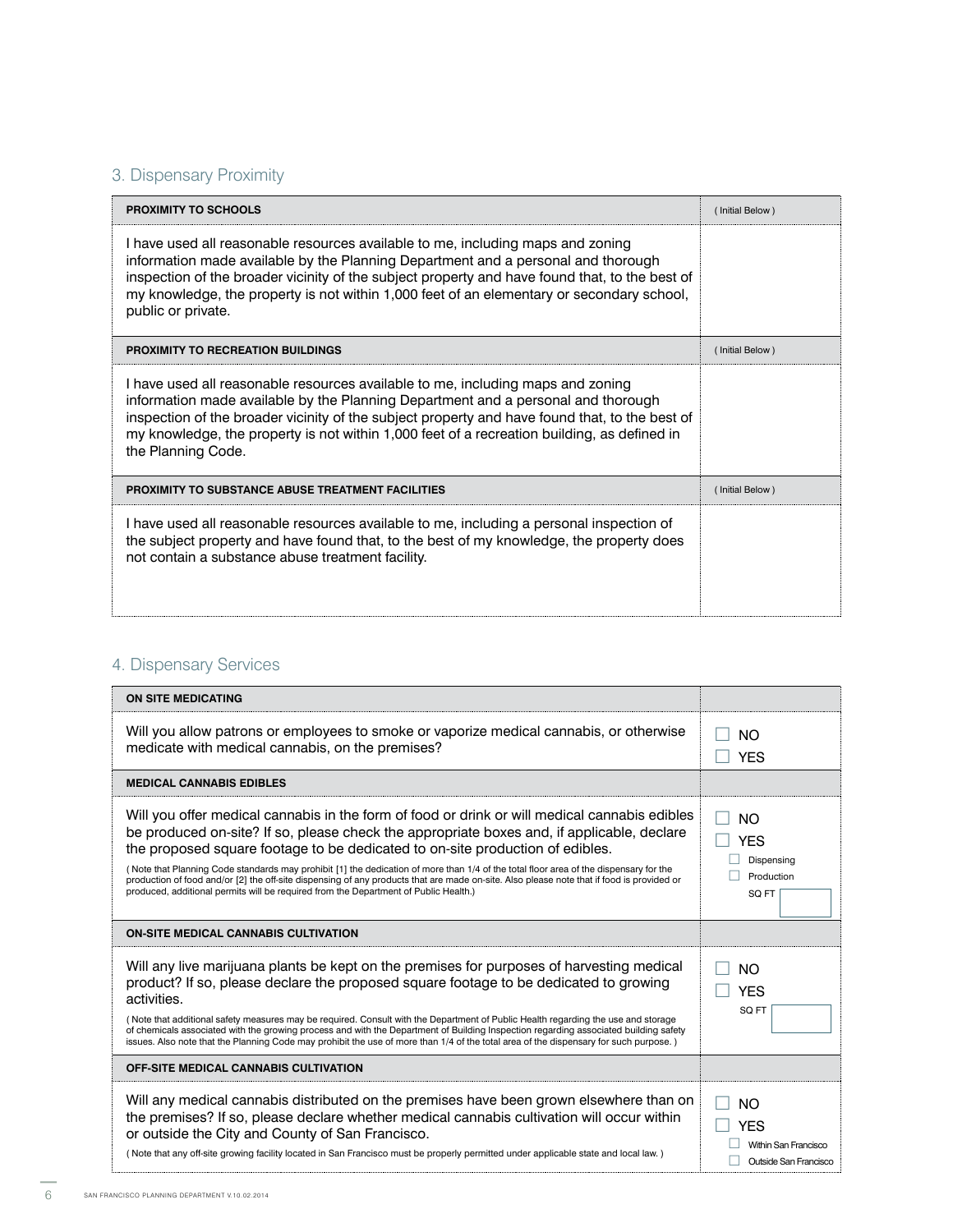## 5. Applicant's Statement

Please discuss:

1. The business plan for the proposed Medical Cannabis Dispensary;

2. Specific factors which contribute to the compatibility and appropriateness of the Medical Cannabis Dispensary with the immediate neighborhood and broader City environment;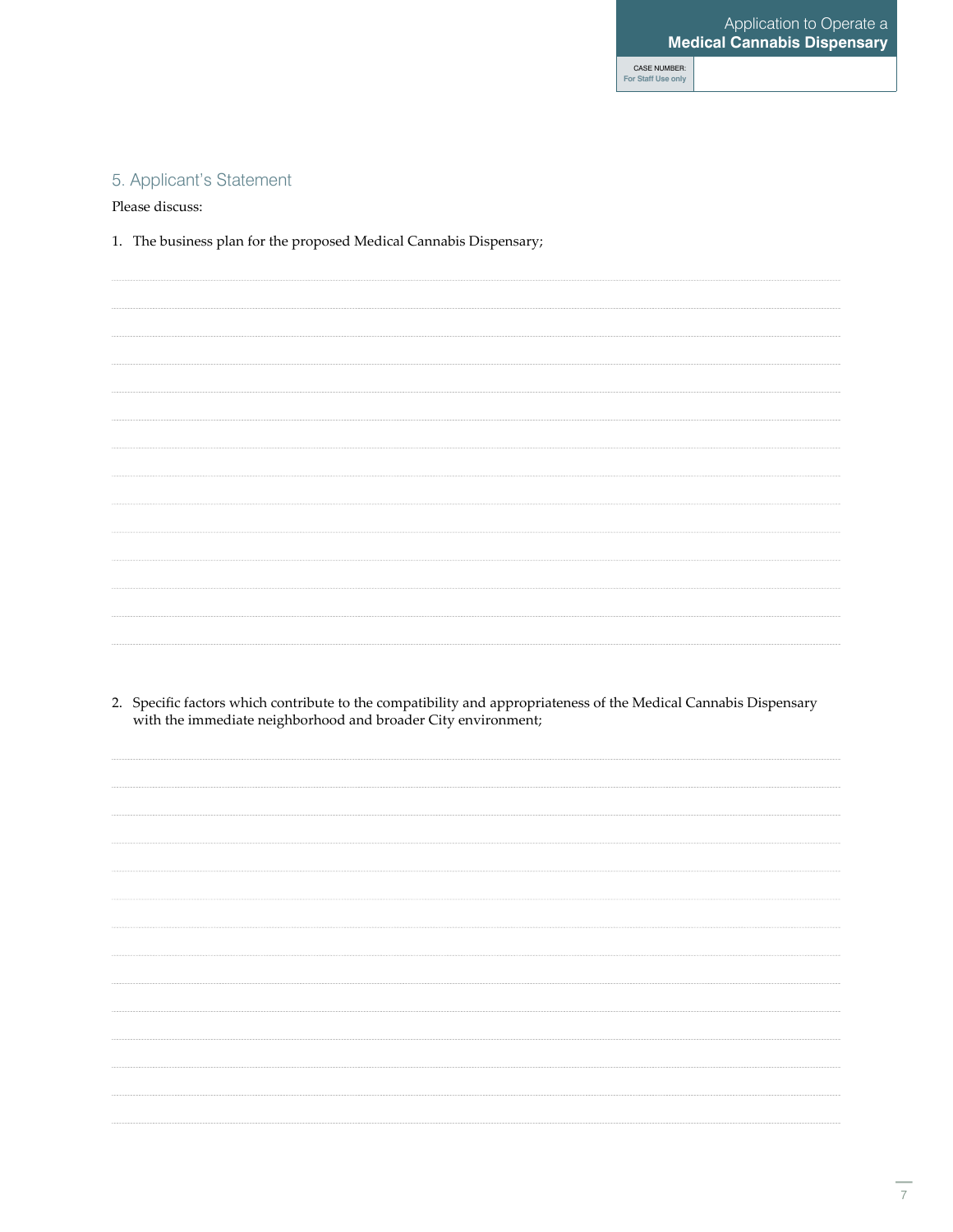3. Neighborhood outreach efforts made and the results/input from those efforts;

4. Any other circumstances applying to the property involved which you feel support your application.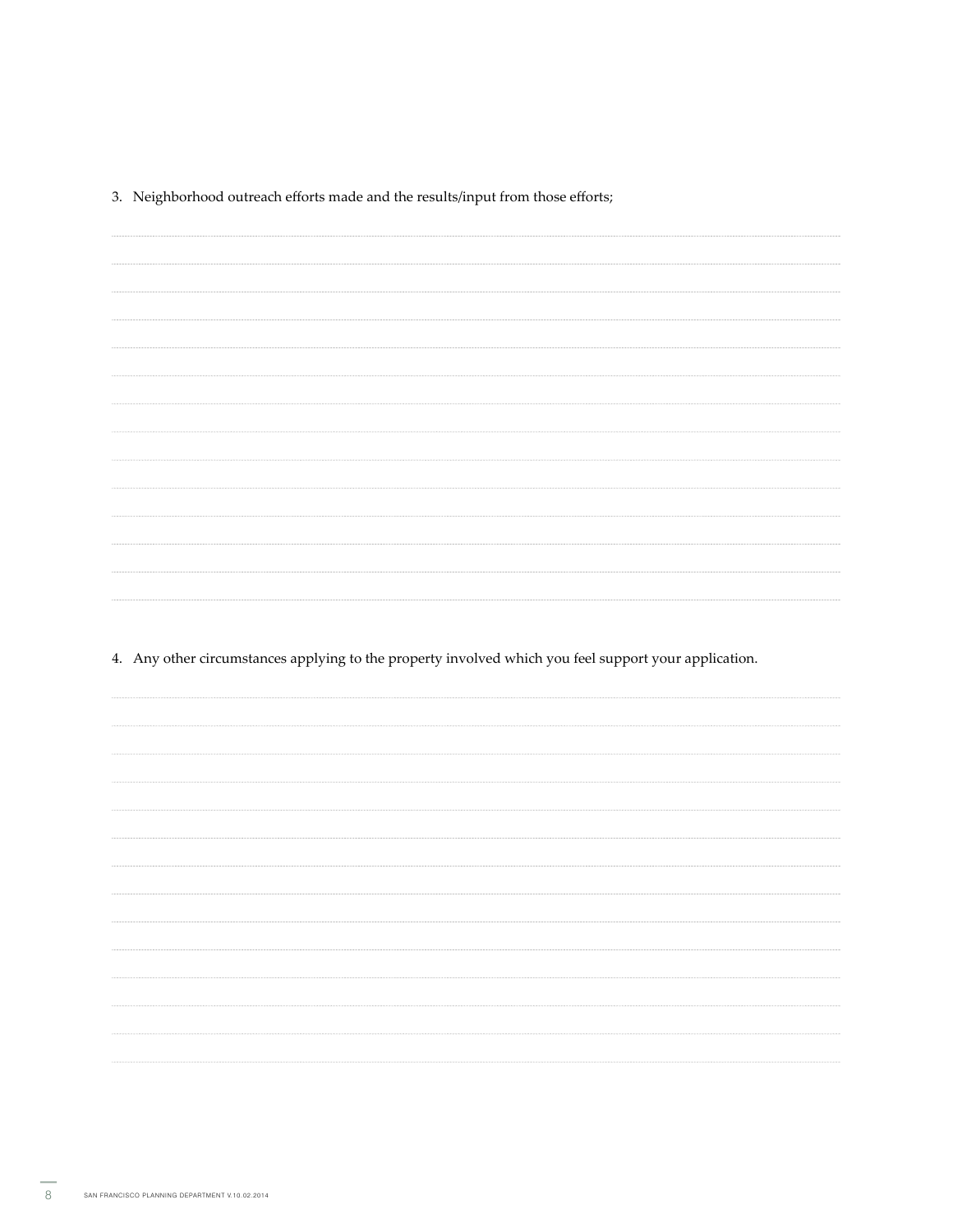## Priority General Plan Policies Findings

Proposition M was adopted by the voters on November 4, 1986. It requires that the City shall find that proposed projects and demolitions are consistent with eight priority policies set forth in Section 101.1 of the City Planning Code. These eight policies are listed below. Please state how the project is consistent or inconsistent with each policy. Each statement should refer to specific circumstances or conditions applicable to the property. Each policy must have a response. IF A GIVEN POLICY DOES NOT APPLY TO YOUR PROJECT, EXPLAIN WHY IT DOES NOT.

1. That existing neighborhood-serving retail uses be preserved and enhanced and future opportunities for resident employment in and ownership of such businesses enhanced;

2. That existing housing and neighborhood character be conserved and protected in order to preserve the cultural and economic diversity of our neighborhoods;

3. That the City's supply of affordable housing be preserved and enhanced;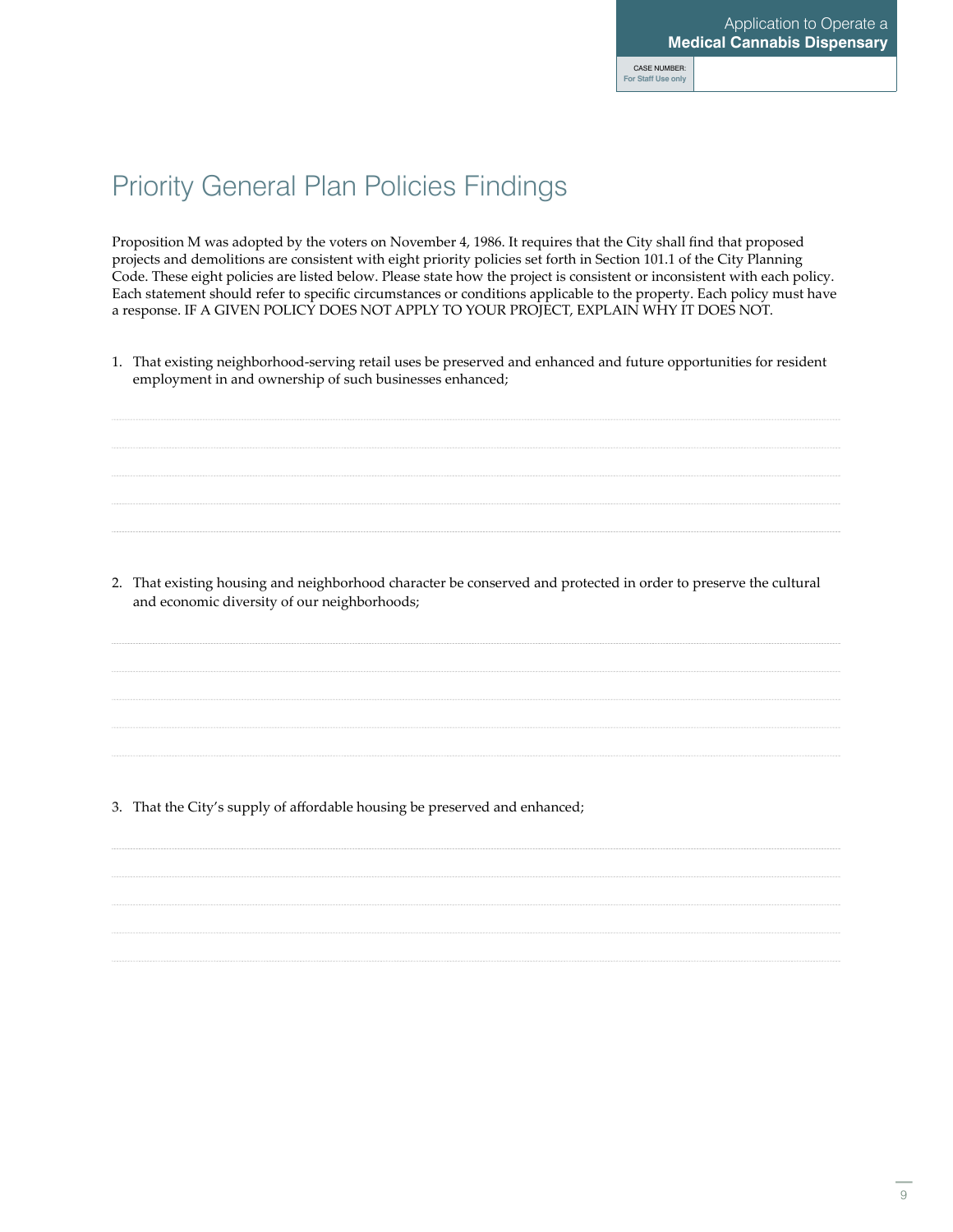4. That commuter traffic not impede Muni transit service or overburden our streets or neighborhood parking;

| 5. That a diverse economic base be maintained by protecting our industrial and service sectors from displacement<br>due to commercial office development, and that future opportunities for resident employment and ownership in<br>these sectors be enhanced; |
|----------------------------------------------------------------------------------------------------------------------------------------------------------------------------------------------------------------------------------------------------------------|
|                                                                                                                                                                                                                                                                |
| 6. That the City achieve the greatest possible preparedness to protect against injury and loss of life in an earthquake;                                                                                                                                       |
|                                                                                                                                                                                                                                                                |
| 7. That landmarks and historic buildings be preserved; and                                                                                                                                                                                                     |

8. That our parks and open space and their access to sunlight and vistas be protected from development.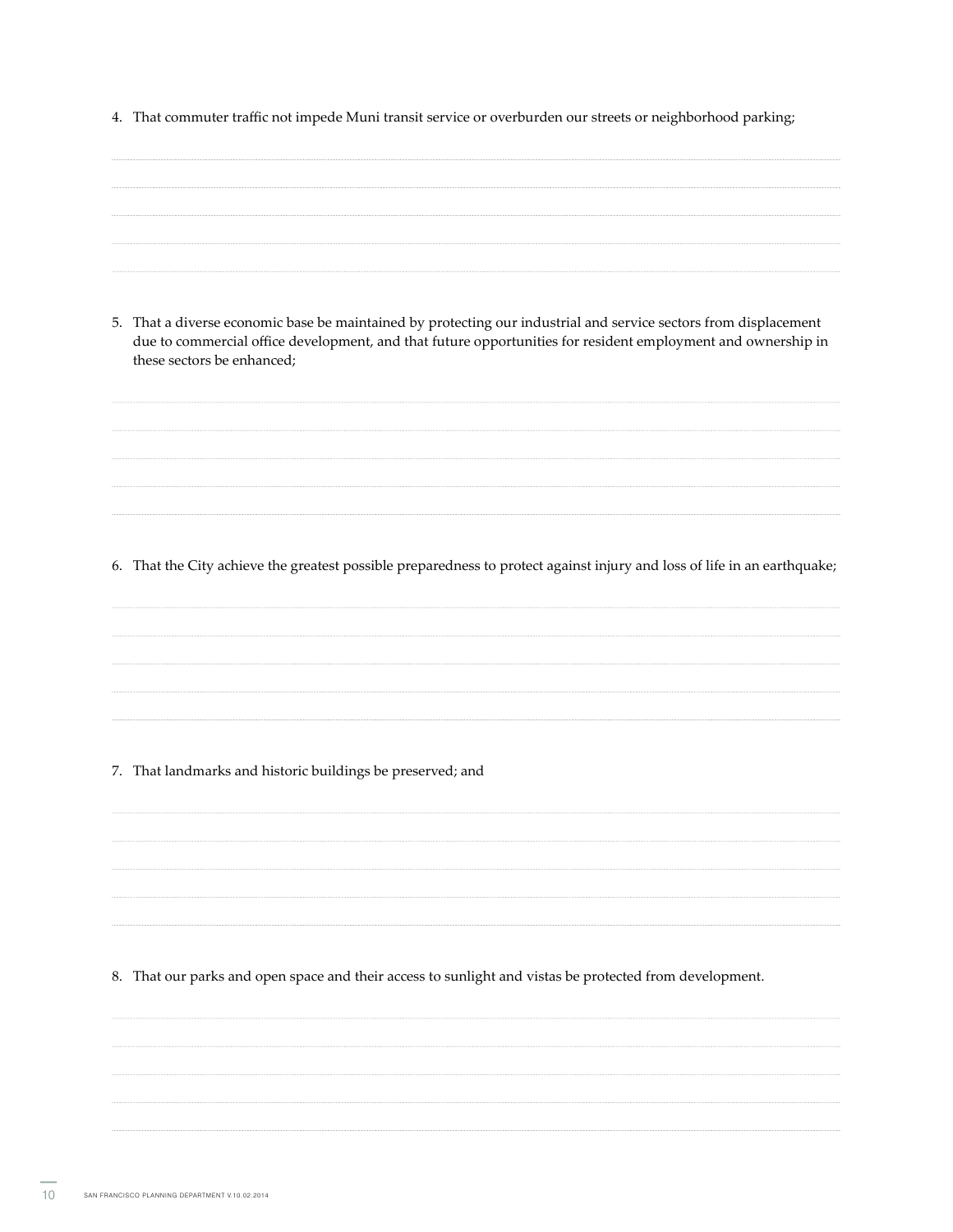## Applicant's Affidavit

Under penalty of perjury the following declarations are made:

- a: The undersigned is the owner or authorized agent of the owner of this property.
- b: The information presented is true and correct to the best of my knowledge.
- c: The other information or applications may be required.

Signature: Date:

Print name, and indicate whether owner, or authorized agent:

Owner / Authorized Agent (circle one)

For Department Use Only Application received by Planning Department:

By: Date: